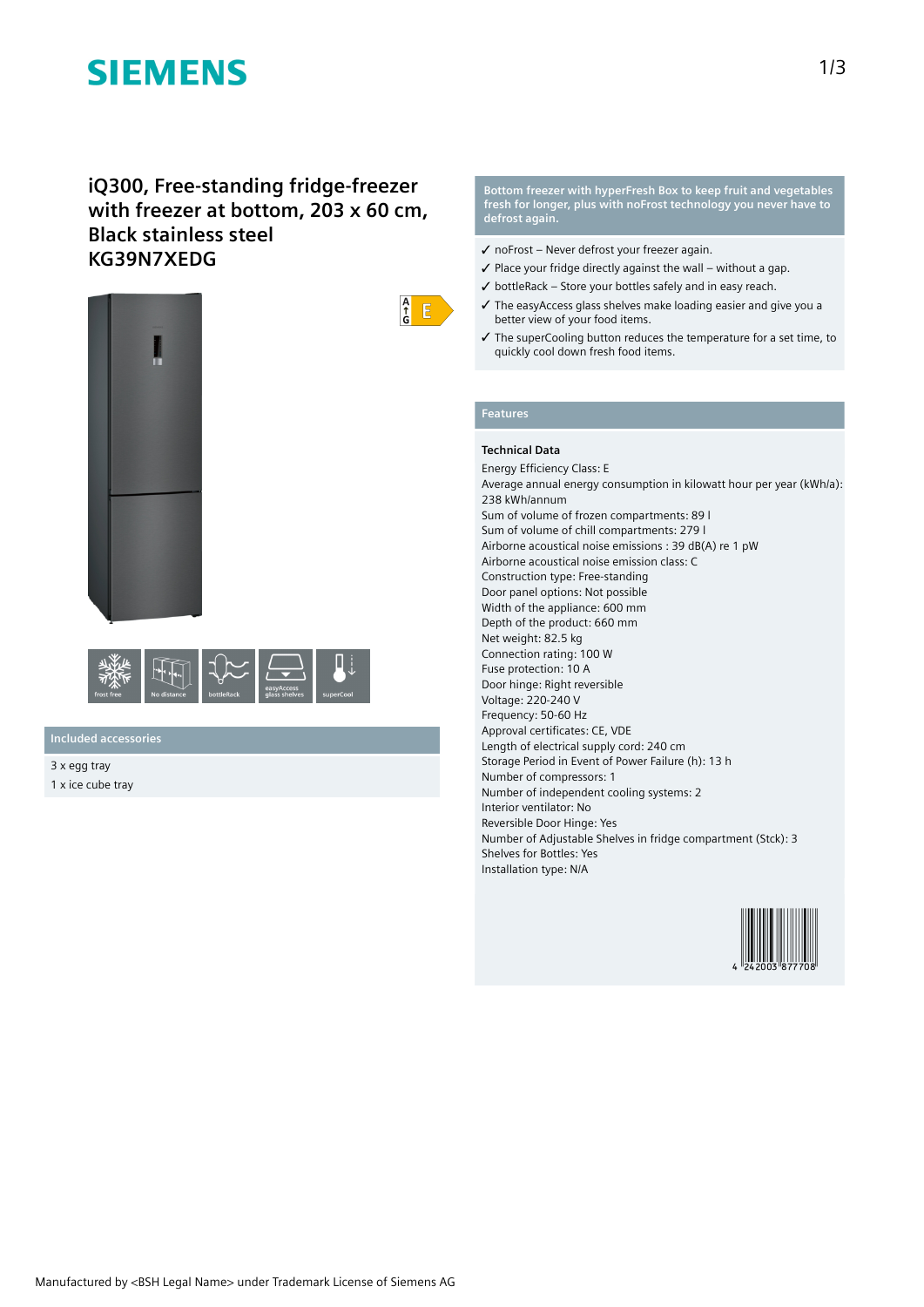# **SIEMENS**

## **iQ300, Free-standing fridge-freezer with freezer at bottom, 203 x 60 cm, Black stainless steel KG39N7XEDG**

### **Features**

- KG39N7XEDG
- softline curved door design, premium door design Black steel anti-fingerprint finish
- Fridge freezer

#### **Functions**

- Black steel anti-fingerprint finish doors and cast iron side panels
- Integrated vertical handle
- LED fridge light with Soft Start

#### **Design features**

- NoFrost, never have to defrost ever again
- Electronic control (2 LED chains)
- Twin evaporators allows independent temperature control and ensures there is no transference of humidity between the fridge and freezer cavity.
- Optical and acoustical door open warning system
- Super Cooling: automatic deactivation
- Automatic defrost in fridge section

#### **Design features**

- 5 removable safety glass shelves of which 3 are easy pull out
- Door shelves in fridge door: 1 large and 3 small.

#### **Freshness System**

- 1 hyperFresh box with integrated humidity control
- 2 hyperFresh < 0°C > boxes with temperature control fish and meat stay fresh for longer.

#### **Food freshness system**

● 3 freezer drawers

#### **Dimension and installation**

● Dimensions: 203 cm H x 60 cm W x 66 cm D

#### **Key features - Fridge section**

- Right hinged door, door reversible
- Height adjustable front feet
- Connection value 100 W
- $220 240V$

#### **Key features - Freezer section**

### ● 3 x egg tray, 2 x ice cube tray

### **Country Specific Options**

- Bottle rack
- Based on the results of the standard 24-hour test. Actual consumption depends on usage/position of the appliance.
- To achieve the declared energy consumption, the attached distanceholders have to be used. As a result, the appliance depth increases by about 3.5 cm. The appliance used without the distance holder is fully functional, but has a slightly higher energy consumption.

#### **Additional features**

#### **Design features**

#### **Dimension and installation**

- **Performance and Consumption**
- EU19\_EEK\_D: E
- Total Volume : 368 l
- Net Fridge Volume : 279 l
- Net Freezer Volume : 89 l
- Freezing capacity 24h : 10 kg
- Annual Energy Consumption: 238 kWh/a
- Climate Class: SN-T
- Noise Level : 39 dB , EU19\_Noise emission class\_D: C
- Temperature rise time : EU19\_Temperature rise time\_D: 13 H